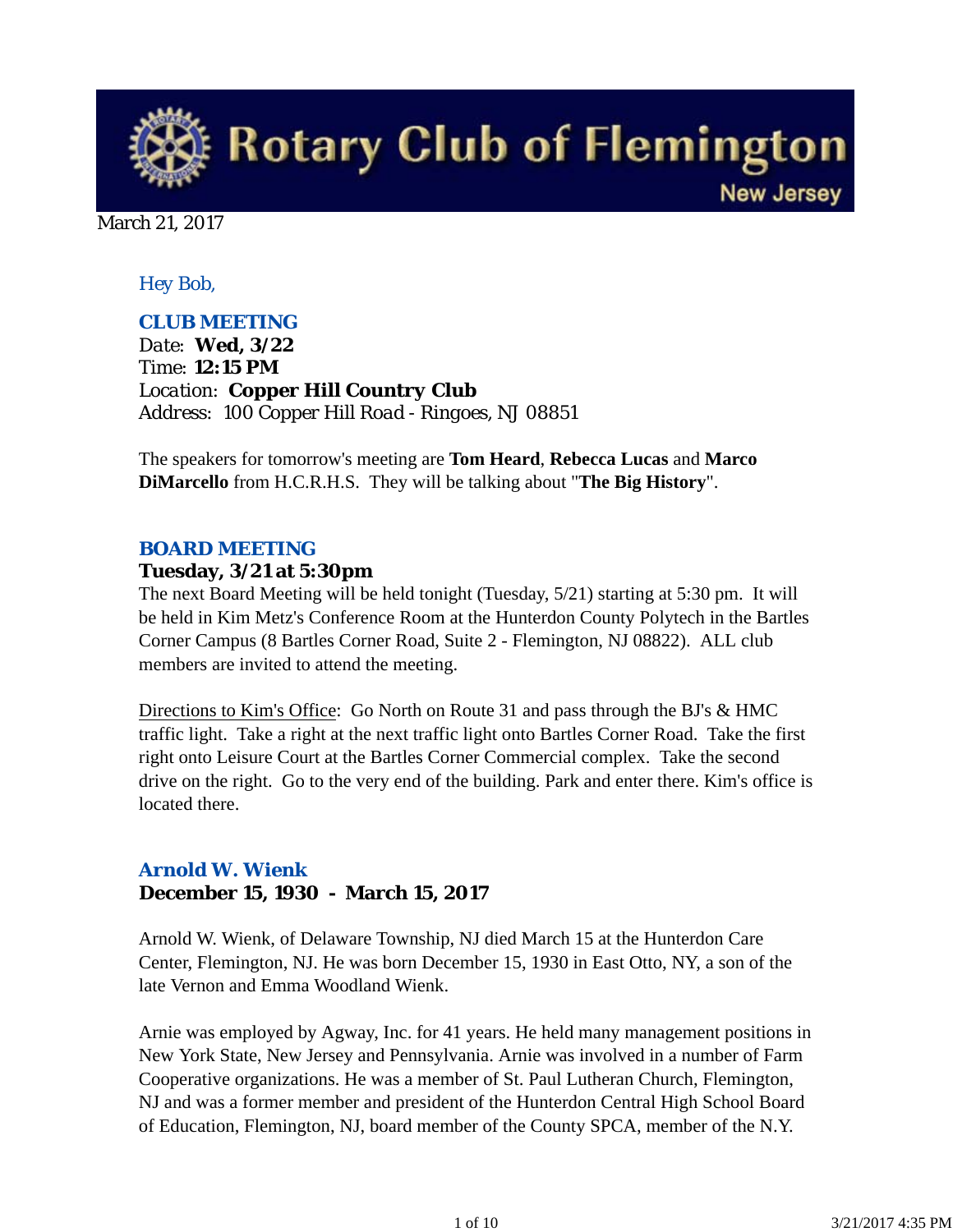National Guard 1951-54 and a member and past president of the Kiwanis Club, Flemington, NJ before moving to Latrobe, PA in 1978.

During his twenty-eight years in Latrobe, PA he was a member of Prince of Peace Lutheran Church, he volunteered with the American Red Cross, American Cancer Society, Latrobe Mini Gardens (along with nine other retired men planted and maintained 70 flower gardens in the city of Latrobe and the Arnold Palmer Air Port), was on the Board of ARC (Association of Retarded Citizens) and a member of SCORE (Counselors to America's Small Business).

Upon his return to New Jersey in 2006, he was a member of St. Paul Lutheran Church, Flemington and a former Board of Trustees member of the Briteside Adult Day Care Center in Flemington.

Arnie was pre-deceased by two brothers, Raymond Wienk and Gerald Wienk; a sister, Dorothy Kaufman; and his son-in-law, Harrie Copeland III.

He is survived by his wife of sixty-five years, Kay; two children, a daughter, Cheryl Copeland of Sergeantsville, NJ, a son, Richard, of Clinton, NJ and two grandchildren, Harrie Copeland IV and wife, Kim of Gainesville, VA and Rachel and husband, Christopher Bell of Denver, CO, two great granddaughters, Kelly & Sydney Copeland and two great grandsons, Copeland James Bell and Parker Lamont Bell.

A Memorial Service will be held at St. Paul Lutheran Church, 201 Route 31, Flemington, NJ, on Monday, March 20, 2017, at 11:00 AM. Interment will be private in Prospect Hill Cemetery, Flemington, NJ under the direction of the Holcombe-Fisher Funeral Home, 147 Main Street, Flemington, NJ. Calling hours will be Monday 9:30 to 11:00 AM at the church.

Memorial contributions may be made to St. Paul Lutheran Church, 201 Highway 31, Flemington, NJ 08822 or to Mini Garden Project, C/O The Latrobe Foundation, PO Box 110, Latrobe, PA 15650.

For further information or to leave an online condolence, please visit www.holcombefisher.com

#### *Three (3) New Members*

The Board, Membership Committee and Club have approved three (3) candidates for membership in the Rotary Club of Flemington. Their official induction into the club will be coming up in the near future.

*NEW MEMBER* **Linda King**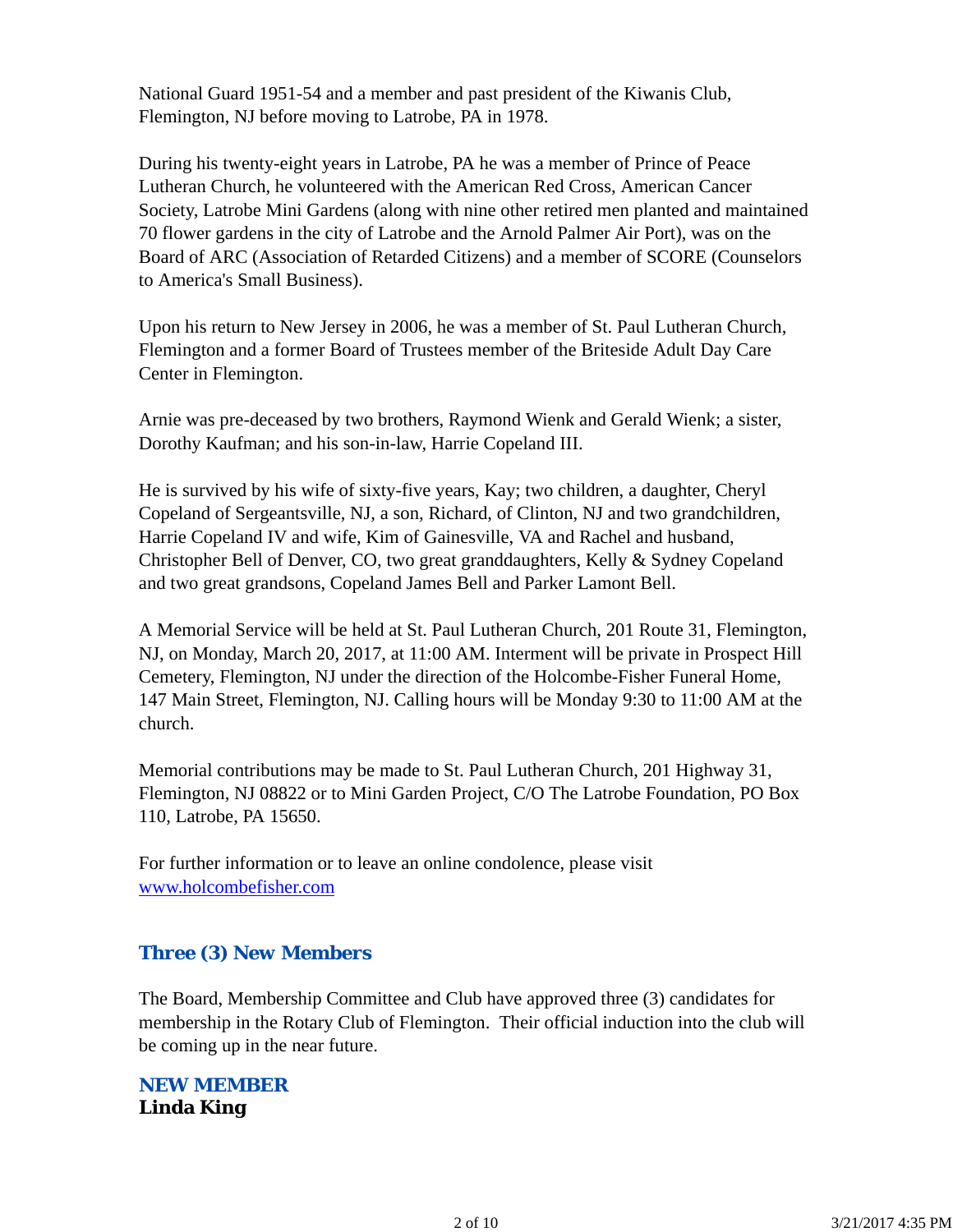The Membership Committee and Board have approved **Linda King** for membership in the Rotary Club of Flemington. Linda is a prior member of the Lambertville-New Hope Rotary Club and is looking to join the Flemington Rotary Club. Linda has been proposed by D.J. Wright and has attended many of our club meetings. She would have the proposed classification of "**Grant Writing**". She has served as President-Elect, President and Community Service Chair in the Lambertville-New Hope Club. She also judged the Skills USA Entrepreneurship competition for two years. She resides here in Flemington, NJ. She has her own grant writing business called LJK Grant Consulting.

#### *NEW MEMBER* **Frederic D. Hyatt "Fred"**

The Membership Committee and Board have approved **Fred Hyatt** for membership in the Rotary Club of Flemington. Fred is a prior member of the Stratford Connecticut Rotary Club, having been a member there from 2005-2016. He has recently moved here to Flemington and is looking to transfer his membership to the Flemington Rotary Club. Fred has been proposed by Joe Ziegler and has attended several of our club meetings. He would have the proposed classification of "**Retired - Aerospace**". Prior to retiring, Fred was the Joint Program Director for Allied Signal. Fred has served as President of the Connecticut Air & Space Center as well as President of the National Defense Industrial Association.

#### *NEW MEMBER* **Kyle Fogarty**

The Membership Committee and Board have approved **Kyle Fogarty** for membership in the Rotary Club of Flemington. Kyle has been proposed by Bob Newland and has attended several of our club meetings. He would have the proposed classification of "**Financial Advisor**". Kyle is a Financial Advisor for Edward Jones Investments located here in Flemington, NJ. He lives in Stockton, NJ.

#### *Rotary Club of EDISON Dinner to Benefit "OUR DAUGHTERS PROJECT"* **Wed, March 29, 2017** at **6pm** Akbar, 21 Cortlandt Street - Edison, NJ

The Edison Rotary Club invites you to join us for dinner and entertainment on March 29 at 6pm at Akbar, 21 Cortlandt St. in Edison to benefit the Our Daughters project to aid girls in West Bengal India in completing their schooling and vocational training. We will have a full buffet dinner and entertainment provided by the Kavi Dance School. You can find out more about the Kavi Dance School at this link. Local entertainment personality,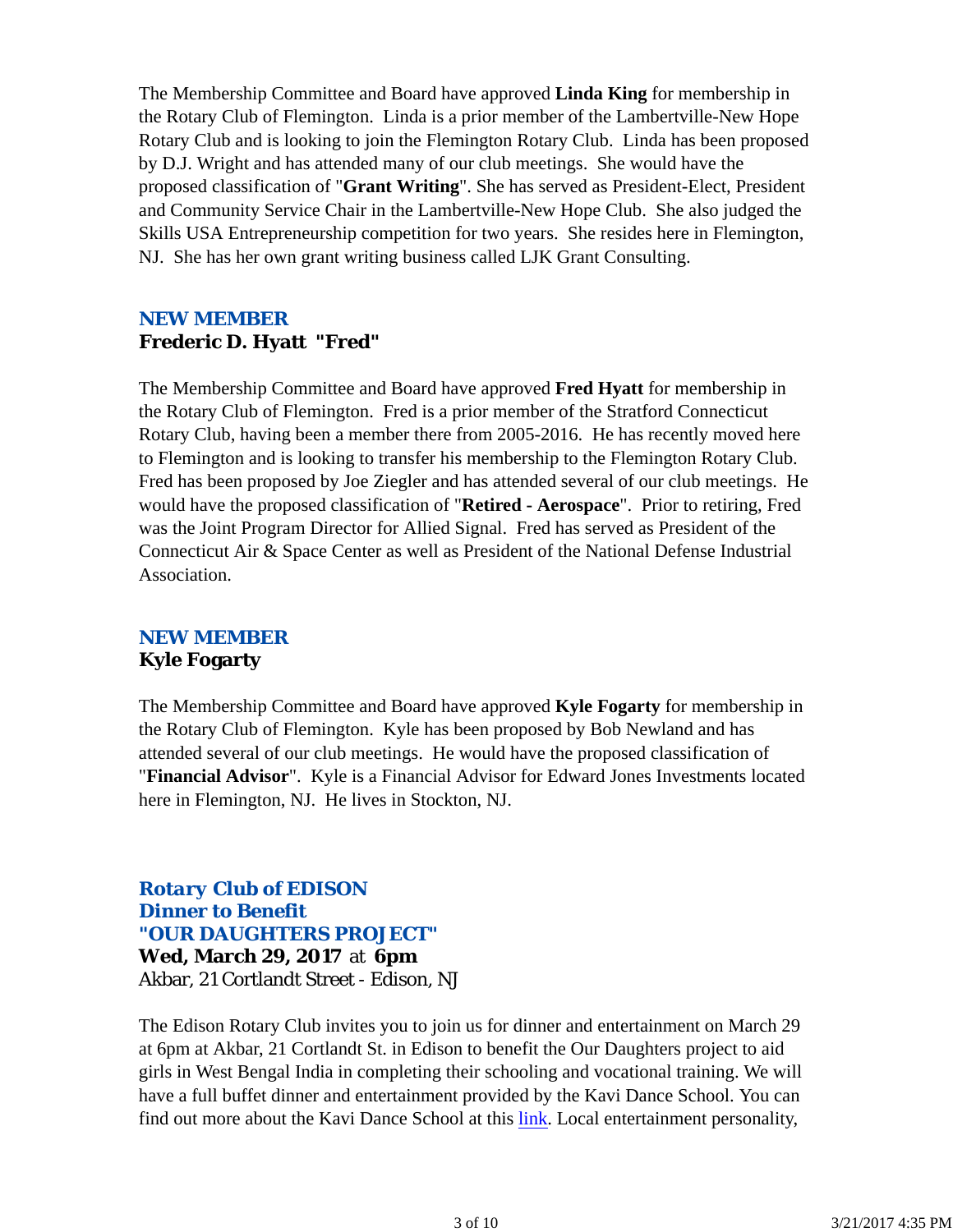Jayesh Mehta will be our emcee.

Tickets are \$60/per person (1/2 of which is Tax Deductible). You can register online for the event at this link.

"Our Daughters" is our fundraising event that will help move these young girls out of the circle of poverty. Your club could support our project with a sponsorship or business card ad. Click Here to view their website for additional information.

*The 8th Annual United Front Against Riverblindness Soiree* **Saturday, April 8, 2017** from **5:00** to **9:00 PM** Princeton United Methodist Church 7 Vandeventer Avenue - Princeton, NJ

The UFAR (United Front Against Riverblindness) will be holding their 8th Annual Soiree. The featured speaker will be Dr. William C. Campbell, winner of the 2015 Noble Prize for Medicine for proposing and confirming the very important application of the Merck drug Mectizan for control and elimination of riverblindness

Tickets are **\$100 per Adult** and **\$35 per Child / Student**. For additional information, or to register online, please visit www.riverblindness.org

UFAR is a nonprofit organization that has been involved since 2006 in collaborative efforts to control and eventually eliminated onchocerciasis also known as river-blindness in the Democratic Republic of Congo (DRC). The 'UFAR soirée' is our major annual fundraising event. It usually includes oral presentations, entertainment, and a dinner buffet featuring a variety of special national ethnic dishes contributed by several volunteers among the attendees, as well as special menu items ordered from local restaurants, i.e. Ethiopian and Indian.

#### *Flemington Rotary Leadership Positions Sought* **From President D.J.**

President D.J. shared that the Rotary Club of Flemington is actively seeking someone interested in serving in leadership positions in the upcoming Rotary year. Please contact President D.J. for more information! **Click Here** to generate an email to D.J.



*The Flemington Rotary MEMBER DIRECTORY Is Updated on the Website*

A PDF copy of the Club Directory kept on the club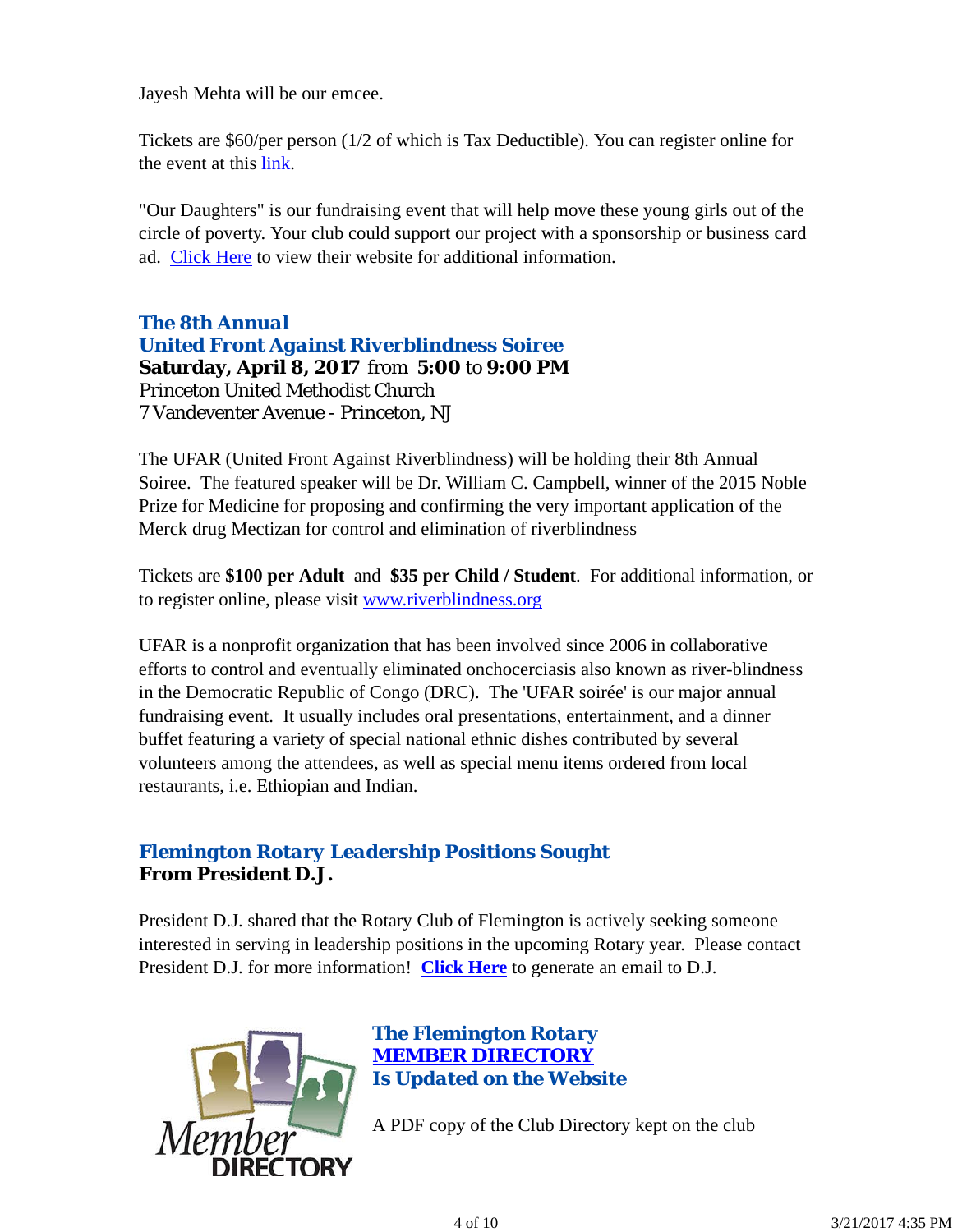

website, located on the password protected "**Members Only**" page. To access this, simply goto

**www.FlemingtonRotaryNJ.org** and click on "Members Only" in the upper left. The page is password protected. If you do not have the password, simply email us and request it.

If you see any updates that need to be made (a change of address, email, phone number, something is not listed correctly, etc.), please email Sandy Clark and request any changes to be made. **Click Here** to generate an email to Sandy.

#### *SPEAKERS & PROGRAMS BEING SOUGHT*

Mick Schaible is looking for some ideas for upcoming meeting programs and speakers. If you have any leads, please pass them onto Mick, who will follow-up to schedule the speaker.

**Click here** to generate an email directly to Mick.



#### *HUNTERDON COUNTY CHAMBER OF COMMERCE*

As you know, the Rotary Club of Flemington is a member of the H.C. Chamber of Commerce. This enables all Rotarians the ability to attend a Chamber function as a "member". If someone asks you what your business is, you would explain that you are a member representing the Rotary Club of Flemington. **Click Here** to visit the Chamber website for a listing of upcoming events.

#### *ROTARY DISTRICT 7510 NEWS*

**Click Here** to read the current news from our Rotary District 7510.

### *UPCOMING DATES TO NOTE:*

Wed,  $3/29$ : TBA.

Wed, 4/5: TBA.

Wed, 4/12: John Casey (Retired) - Armed Forces Heritage Museum Liaison Officer - Mr. Casey is working with the NJ Historical Association in the development of a museum to honor our country's military.

Wed,  $4/19$ : H.C.R.H.S. Jazz Combo (9 students + 1 instructor).

Wed,  $4/26$ : Student Fiddlers from the Hunterdon Central Regional High School.

Wed, 5/03: TBA. Wed, 5/10: TBA.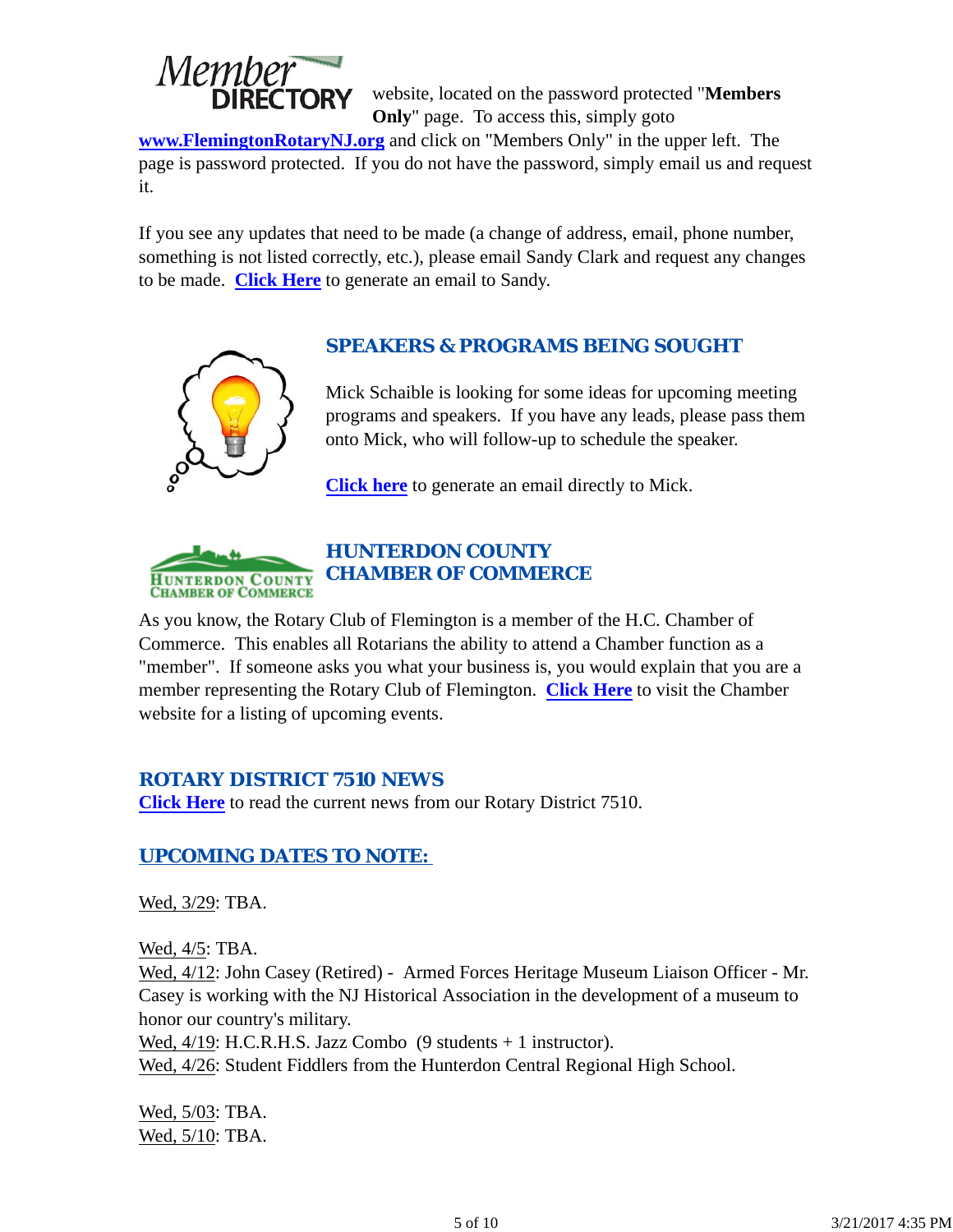Wed, 5/17: TBA. Wed, 5/24: TBA. Wed, 5/31: H.C.R.H.S. Madrigal Girls Chorus.

**Next RCOF Board Meeting**: Tues, 5/21/2017 at 5:30 PM. (Held bi-monthly). **Next Membership Meeting**: Wed,  $4/12/2017$  at 1:30 PM (Usually the 2<sup>nd</sup> Wed).

#### **Upcoming RCOF Club Events, Fundraisers, Fellowship Events, Etc**.:

6/4/17 (Sun): Bark In The Park (Dog Walk) TBA: Pedals for Progress Bicycle Collection

#### **Rotary District 7510 Events & Functions:**

3/23 to 3/25/17: President-Elect Training Seminar (PETS 2) 5/5 to 5/7/17: District Conference at the Shawnee Inn 5/15/17: District Assembly 6/10 to 6/14/17: Rotary International Convention in Atlanta, Georgia 6/29/17: District Changing of the Guard

#### *COMMITTEE LIST:*

**Click Here** to download the listing of all current Club Committee's and its members.

#### *"MEMBERS ONLY" WEBSITE:*

#### **Click Here for the Members Only section of the website to find:**

- 1) The "Membership Proposal Form" to propose a new member.
- 2) New Member Information.
- 3) An Online Copy of the Club Membership Directory.
- 4) A Link to All Photos Albums of the Club.

#### *ROTARY WEBSITE LINKS:*

Rotary International: **www.Rotary.org** Rotary District 7510: **www.RotaryNJ.org**

#### *NEARBY ROTARY CLUB MEETINGS:*

As A Rotarian, you are Welcome to attend a Rotary Club meeting anywhere in the world. Click here for the Rotary Club Locator App. Or see below for some local meetings:

#### Mondays

**Lambertville/New Hope** (6:30 pm) - Lambertville Station Restaurant; 11 Bridge Street, Lambertville NJ 08530

**Piscataway** (12:15 pm) - Radisson Hotel; 21 Kingsbridge Road, Piscataway, NJ 08854

#### Tuesdays

**Whitehouse** (12:15 pm) - Max's 22; 456 Route 22 West, Whitehouse Station, NJ 08889 **Princeton** (12:15 pm) - The Nassau Club; 6 Mercer Street, Princeton, NJ 08540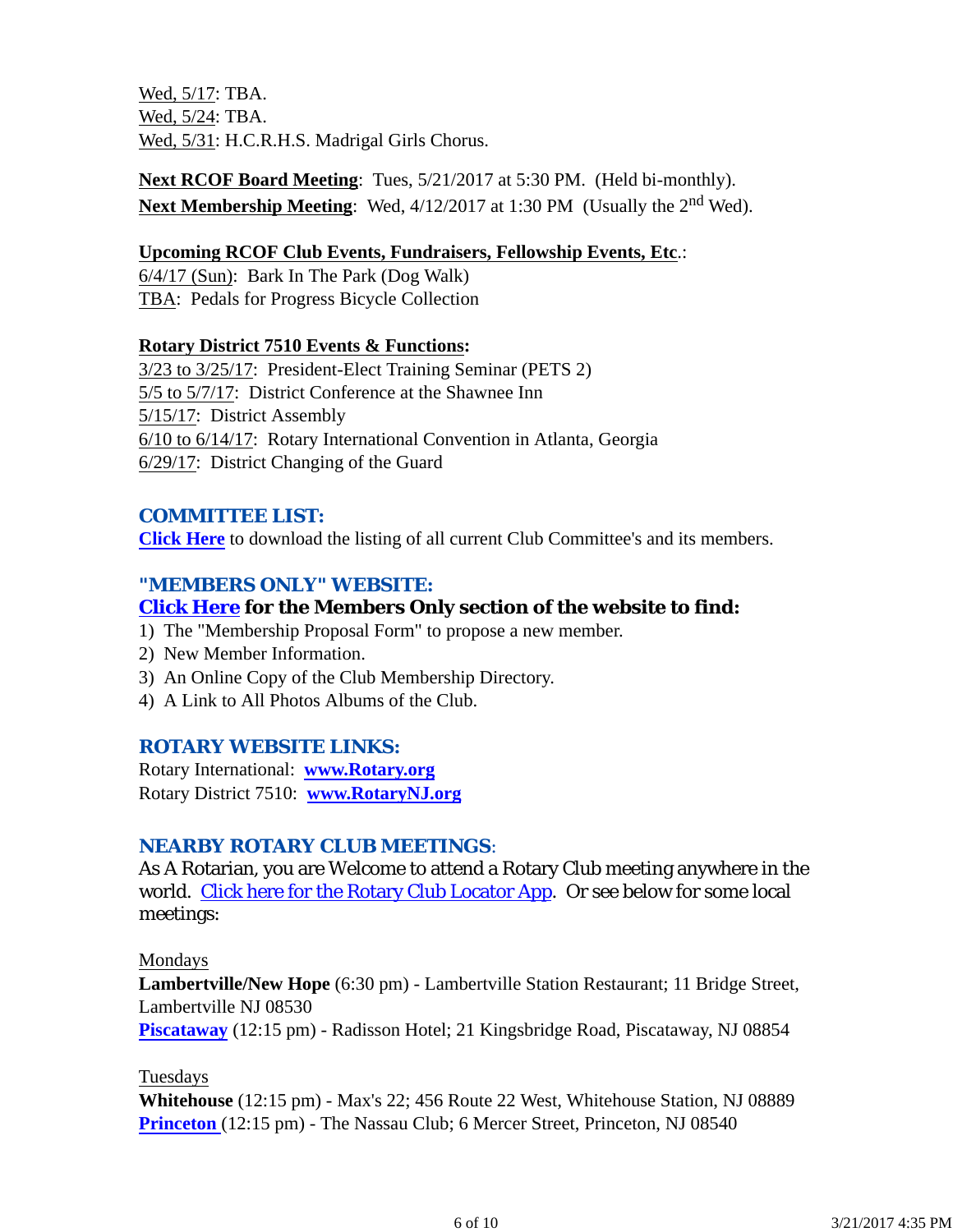**Bridgewater-Bound Brook** (12:15 pm) - Arbor Glenn; 100 Monroe St, Bridgewater 08807

#### Wednesdays

**Branchburg Township** (7:30 am): Stoney Brook Grille; 1285 Route 28, North Branch, NJ 08876

**Flemington** (12:15pm): Copper Hill Country Club; 100 Copper Hill Road, Ringoes, NJ 08851

**Hillsborough Township** (6:15 pm): Pheasant's Landing; 311 Amwell Road (Rt. 514), Hillsborough, NJ 08844

#### Thursdays

**Clinton Sunrise** (7:30 am): Clinton Fire Department; New Street, Clinton, NJ 08809 **Somerville/Bridgewater** (12:15 pm): Bridgewater Manor; 1251 US Highway 202/206, Bridgewater, NJ 08807 **Trenton** (12:15 pm): Freddie's Tavern; 12 Railroad Avenue, West Trenton, NJ 08628

Fridays

**North Hunterdon** (12:15 pm): Beaver Brook County Club; 25 County Club Drive, Annandale, NJ 08801 **Princeton Corridor** (12:15pm): Hyatt Regency; 102 Carnegie Center, Rt. 1 North,

Princeton, NJ 08540

#### eClub

**Rotary eClub of Hunterdon Horizon**: View website for meetings or online makeups.

# RI President's Call for Action in **2016-2017**: **"Rotary Serving Humanity"**

## **Rotary Club of Flemington - Our 93rd Year**

Founded October 3, 1923 \* Charter #1529 \* District 7510

| Club President      | <b>Daniel James "D.J." Wright</b>                 |
|---------------------|---------------------------------------------------|
| President-Elect     | <b>Kim Metz</b>                                   |
| Secretary           | <b>Karen Widico</b>                               |
| Treasurer, General  | <b>Bob Newland</b>                                |
| Treasurer, Lunch    | <b>Michael Goodwin</b>                            |
| <b>Board Member</b> | Mick Schaible (immediate Past-President)          |
| <b>Board Member</b> | <b>Sandy Clark</b>                                |
| <b>Board Member</b> | <b>Joe Ziegler</b>                                |
| Sergeant-at-Arms    | <b>Ken Skowronek</b>                              |
| R.I. President      | <b>John F. Germ</b> (Chattanooga, Tennessee, USA) |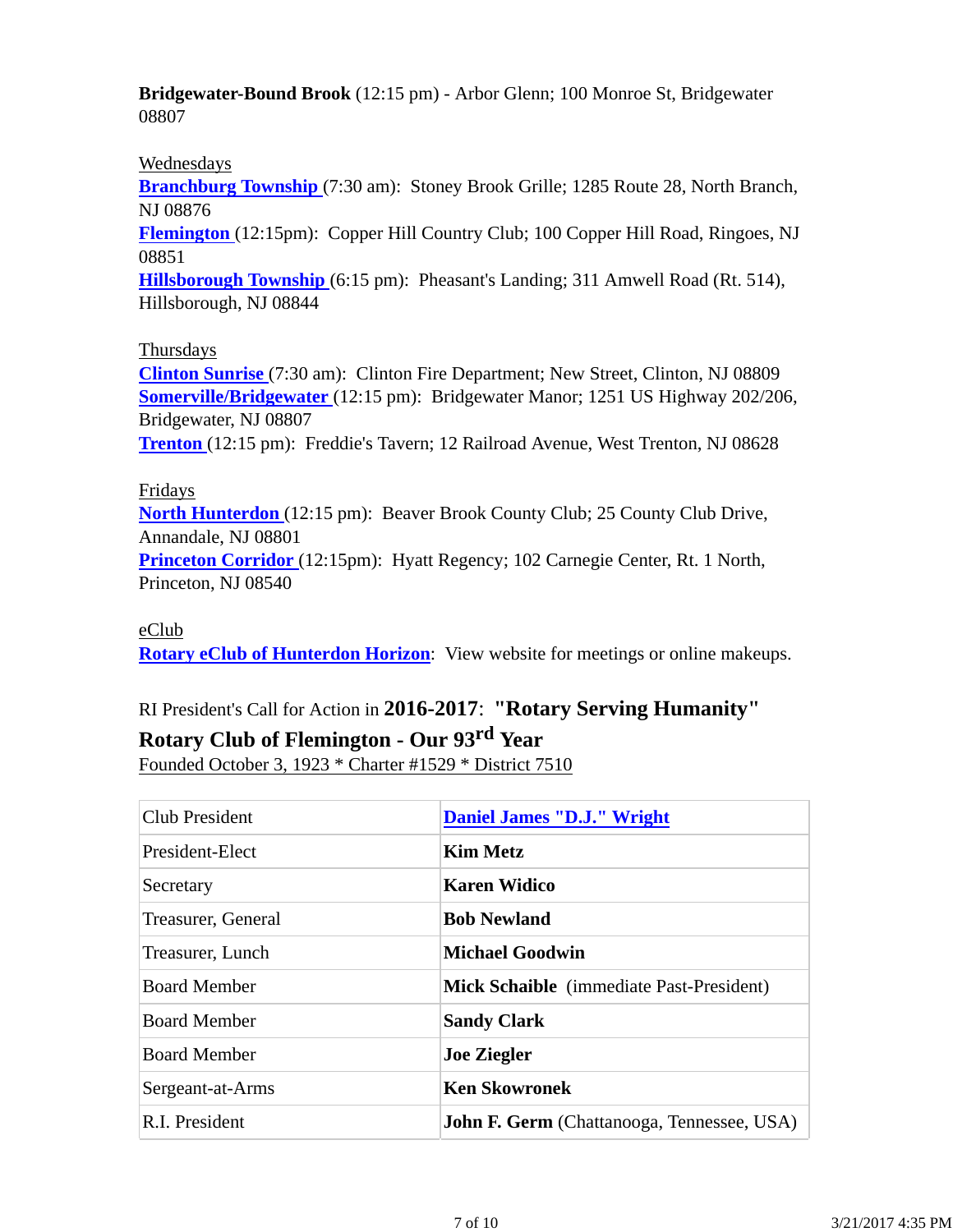| District Governor (DG)                                       | <b>Charles Minton</b> (Union, NJ)            |  |  |
|--------------------------------------------------------------|----------------------------------------------|--|--|
| District Governor Elect (DGE)                                | <b>Bob Zeglarski</b> (Roselle-Rosselle Park) |  |  |
| District Governor Nomimee (DGN)                              | <b>John Shockley</b> (Hillsborough)          |  |  |
| Assistant District Governor (ADG)                            | <b>Albert Varga</b> (Lambertville-New Hope)  |  |  |
| Club Meetings: Wednesday, 12:15 pm, Copper Hill Country Club |                                              |  |  |

100 Copper Hill Road, Ringoes 08551



**MISSION STATEMENT:** The mission of Rotary International is to assist and guide Rotarians and Rotary clubs to accomplish the Object of Rotary to ensure Rotary's continuing relevance and to help build a better world, emphasizing service activities by individuals and groups that enhance the quality of life and human dignity, encouraging high ethical standards, and creating greater understanding among all people to advance the search for peace in the world.

**THE OBJECT OF ROTARY:** The object of Rotary is to encourage and foster the ideal of service as a basis of worthy enterprise and, in particular, to encourage and foster:

**1st**: The development of acquaintance as an opportunity for service;

**2nd**: High ethical standards in business and professions, the recognition of the worthiness of all useful occupations, and the dignifying of each Rotarian's occupation as an opportunity to serve society;

**3rd**: The application of the ideal of service in each Rotarian's personal, business and community life;

**4th**: The advancement of international understanding, goodwill, and peace through a world fellowship of business and professional persons united in the ideal of service.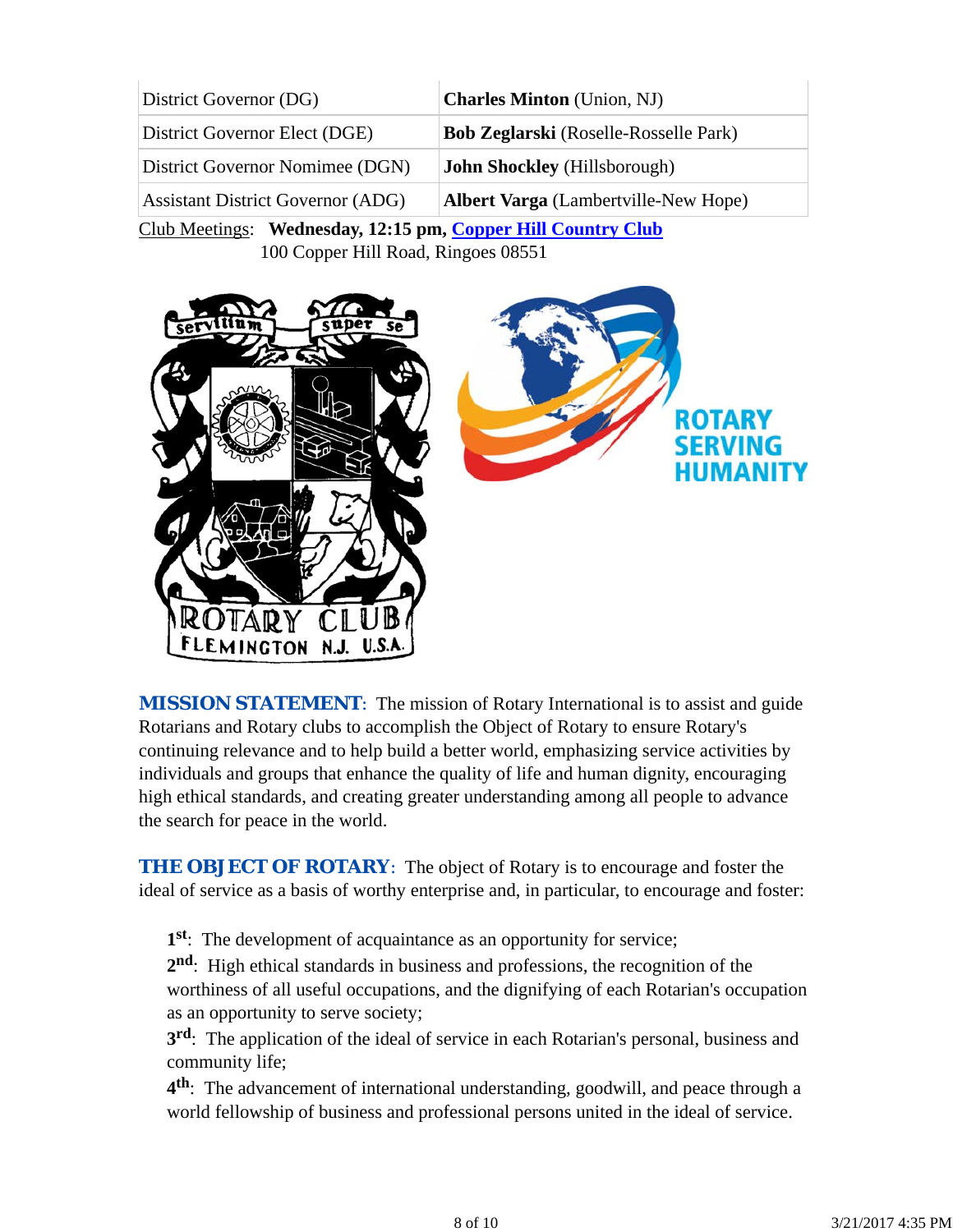**THE 4-WAY TEST:** "Of the things we think, say or do:

- **1st**: Is it the Truth?
- 2<sup>nd</sup>: Is it Fair to all concerned?
- **3rd**: Will it build goodwill and better friendships?
- **4th**: Will it be beneficial to all concerned?"

#### *ROTARY's AVENUE'S OF SERVICE*:

**1)** Through **Club Service**, we have fun, build lasting friendships, and make sure that our club runs well.

**2)** Through **Vocational Service**, we volunteer our professional skills to serve others and promote integrity in everything we do.

**3)** Through **Community Service**, we address local needs and work with our community to bring lasting improvements.

**4)** Through **International Service**, we meet humanitarian needs around the globe and promote world understanding and peace.

**5)** Through **Youth Service**, we work with young people to help them become the next generation of leaders, visionaries, and peacemakers.

#### **2016-2017 CLUB MEMBER ROSTER Rotary Club of Flemington, NJ**

Current Number of Members: 38

| <b>Rotarian</b>                   | <b>Member Since</b> | <b>Classification</b>                    |
|-----------------------------------|---------------------|------------------------------------------|
| Black, Bruce B.                   | 2007                | <b>Health and Fitness</b>                |
| Bohler, Herbert C. (Herb)         | 1977                | <b>Specialty Advertising</b>             |
| <b>Boynton, Adam</b>              | 2016                | <b>Church / Social Services</b>          |
| Chittenden, Robert L. (Bob)       | 2003                | M.E.F.P. Consulting Engineering          |
| Clark, Arthur L. (Sandy)          | 1987                | Printing                                 |
| Davidson, James G. (Jim)          | 2002                | <b>Rubber Products</b>                   |
| del Campo, Ann                    | 2016                | <b>Scientist &amp; Farmer</b>            |
| Ferrari, Frederick J. (Fred)      | 1964                | Orthodontia                              |
| Fisher, Charles H. (Charlie)      | 1961                | <b>Funeral Services</b>                  |
| Fisher, Thomas H. (Tom)           | 2012                | <b>Property &amp; Casualty Insurance</b> |
| <b>Goodwin, Michael S.</b>        | 2016                | <b>Youth Development</b>                 |
| Harrison, Jeffrey (Jeff)          | 1996                | Psychotherapy                            |
| Kamnitsis, Christopher P. (Chris) | 2001                | <b>Financial Planning</b>                |
| <b>Kritharis, Nikolaos (Nik)</b>  | 2016                | <b>Dentistry</b>                         |
| Liebross, Ira                     | 1997                | <b>Family Medicine</b>                   |
| Loew, Darren                      | 2002                | <b>Orthodontics</b>                      |
| Martin, Teresa (Terry)            | 1993                | Solid Waste/Recycling                    |
| Mazujian, Harry                   | 2004                | Clergy                                   |
| McWilliams, Nancy                 | 1992                | Psychotherapy                            |